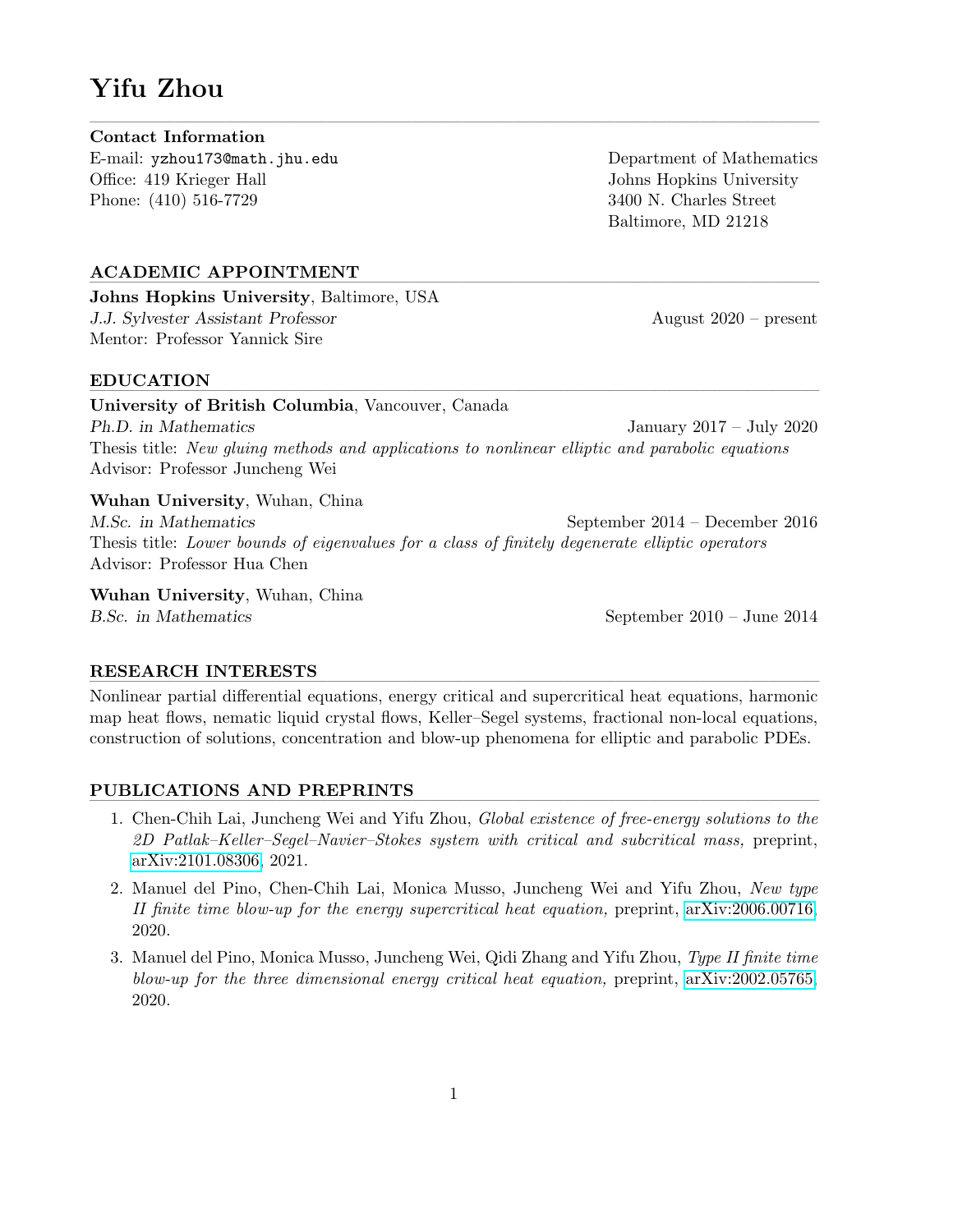- 4. Chen-Chih Lai, Fanghua Lin, Changyou Wang, Juncheng Wei and Yifu Zhou, Finite time blow-up for the nematic liquid crystal flow in dimension two, preprint, [arXiv:1908.10955,](https://arxiv.org/abs/1908.10955) 2019.
- 5. Juan Davila, Manuel del Pino, Juncheng Wei and Yifu Zhou, Singularity formation for the three-dimensional axisymmetric harmonic map heat flow into  $\mathbb{S}^2$ , preprint, 2019.
- 6. Monica Musso, Yannick Sire, Juncheng Wei, Youquan Zheng and Yifu Zhou, Infinite time blow-up for the fractional heat equation with critical exponent, Math. Ann. 375 (2019), no.1–2, 361–424.
- 7. Chunhua Wang, Juncheng Wei, Suting Wei and Yifu Zhou, Infinite time blow-up for critical heat equation with drift terms, Calc. Var. Partial Differential Equations 59 (2020), no. 1, Paper No. 3.
- 8. Manuel del Pino, Monica Musso, Juncheng Wei and Yifu Zhou, Type II finite time blow-up for the energy critical heat equation in  $\mathbb{R}^4$ . Discrete Contin. Dyn. Syst. 40 (2020), no. 6, 3327–3355.
- 9. Yannick Sire, Juncheng Wei and Yifu Zhou, Infinite time blow-up for the critical mean field type flow, in preparation.
- 10. Guoyuan Chen, Juncheng Wei and Yifu Zhou, Finite time blow-up for the fractional critical heat equation in  $\mathbb{R}^n$ , Nonlinear Anal. 193 (2020), 111420.
- 11. Guoyuan Chen, Juncheng Wei and Yifu Zhou, Bubbling along boundary geodesics for Lane– Emden–Fowler problem near the second critical exponent in dimensions 6 and 7, preprint, 2018.
- 12. Hua Chen and Yifu Zhou, Lower bounds of eigenvalues for a class of bi-subelliptic operators, J. Differential Equations 262 (2017), no. 12, 5860–5879.

#### $EMPLOYMENT$

| • University of British Columbia          |                                  |
|-------------------------------------------|----------------------------------|
| Research Assistant and Teaching Assistant | January 2017 – July 2020         |
| • Wuhan University                        |                                  |
| Research Assistant                        | May $2015$ – December 2016       |
| Teaching Assistant                        | September $2015$ – December 2015 |
| Teaching Assistant                        | September $2014$ – December 2014 |
|                                           |                                  |

## ACADEMIC VISITS AND EVENTS

- Academic Visitor September 2–18, 2019 Johns Hopkins University Baltimore, MD, USA
- Academic Visitor September 19–21, 2019 Courant Institute of Mathematical Sciences New York, NY, USA
- Academic Visitor September 22–28, 2019
- Purdue University West Lafayette, IN, USA • PDE seminar, Purdue University September 26, 2019 Title: Finite time singularities for the nematic liquid crystal flow in dimension two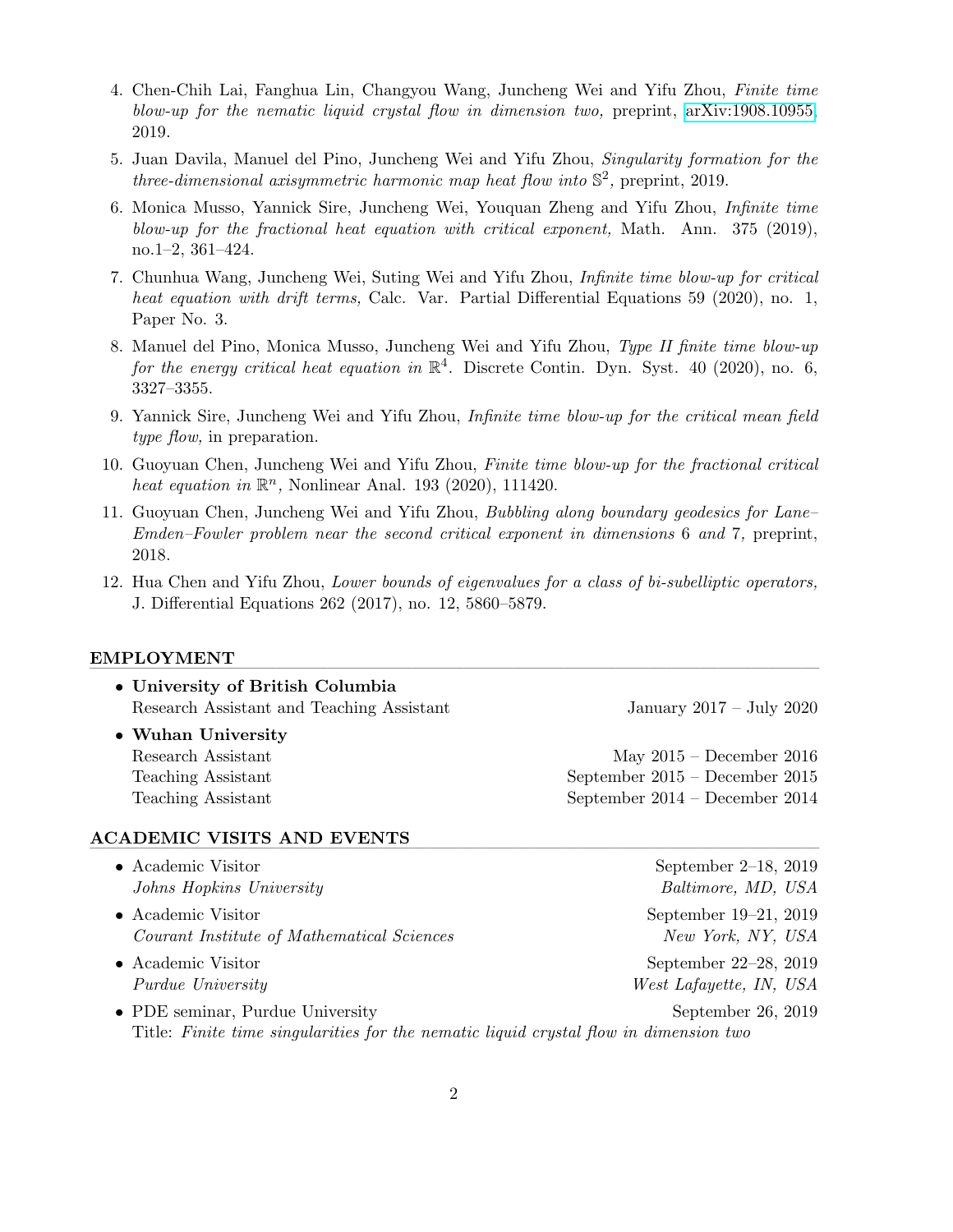• Math Department Colloquium, UBC March 27, 2020 Title: Graduate Research Award: On the singularity formation for the nematic liquid crystal flows (Cancelled due to COVID-19)

## CONFERENCE ATTENDED

- Advanced PDE seminar on elliptic and parabolic equations and free boundary problems, Zhejiang University May 19 – June 1, 2019
- PIMS Mini-workshop on calculus of variations and partial differential equations around the work of Alessio Figalli, University of British Columbia February 8–9, 2019
- Pacific Northwest Geometry Seminar (PNGS), University of British Columbia March 3–4, 2018
- CRG Conference on Geometric Analysis, University of British Columbia July 24–28, 2017
- Third Sino–Chilean Conference on Nonlinear Partial Differential Equations and Nonlinear Analysis, Wuhan University December 9–12, 2016
- Recent Trends in Nonlinear Elliptic Equations and Nonlinear Analysis, Wuhan University December 21–24, 2015
- International Conference on Kinetic Equations and Related Topics, Wuhan University September 13–19, 2015

## TEACHING EXPERIENCE

- Spring 2021: Calculus I (Biology and Social Sciences) (AS.110.106), JHU
- Fall 2020: Calculus I (Biology and Social Sciences) (AS.110.106), JHU
- Term 2 2019: Instructor, Integral Calculus (MATH 101), UBC
- Term 1 2019: Workshop Leader, Differential Calculus (MATH 110), UBC
- Term 1 2019: Teaching Assistant, Math Learning Centre, UBC
- Term 2 2018: Teaching Assistant, Green's Functions and Variational Methods (MATH 401), UBC
- Term 1 2018: Teaching Assistant, Elementary Differential Equations I (MATH 215), UBC
- Term 1 2018: Teaching Assistant, Math Learning Centre, UBC
- Term 2 2017: Teaching Assistant, Partial Differential Equations (MATH 257), UBC
- Term 1 2017: Teaching Assistant, Differential Equations (MATH 256), UBC
- Term 1 2017: Teaching Assistant, Math Learning Centre, UBC
- Term 2 2016: Teaching Assistant, Matrix Algebra (MATH 221), UBC
- Term 2 2016: Teaching Assistant, Math Learning Centre, UBC